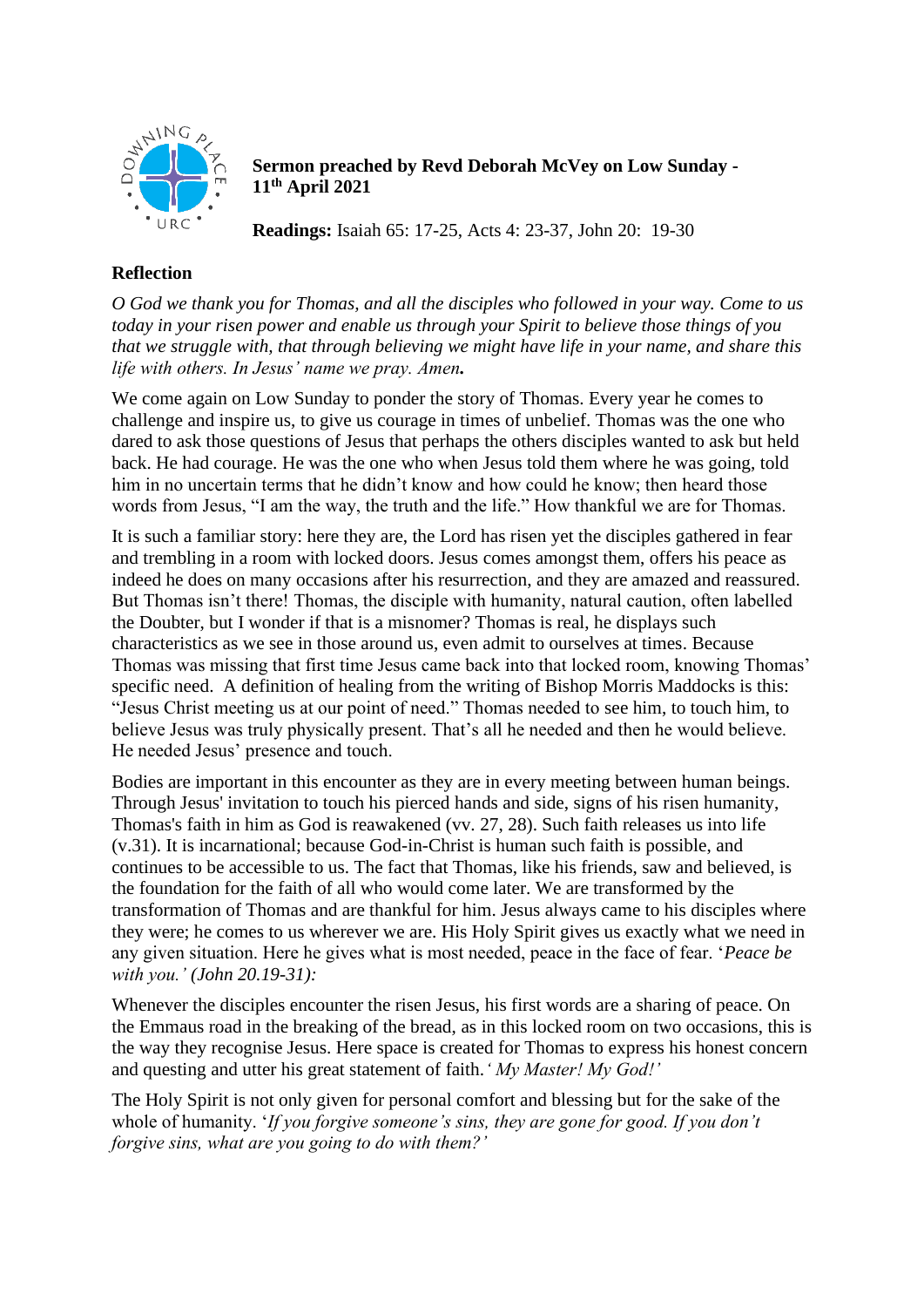In the Epistle for today from 1 John, words we heard in part for our confession and words of forgiveness, human sin as a fact of life is recognised and Jesus is presented as the provider of atonement. At-one-ment with God held out by God for us all. Jesus' death was for the whole of humanity. Whatever theory of the atonement, Jesus' suffering and death we most resonate with, and it is different for each of us, we need to come to some understanding that chimes deep within us for an event which is as brutal as crucifixion. I am sure God loved us so much that God's very self in Jesus was prepared to go to such lengths in love for us, there was no limit to this love, in going to his crucifixion. It was for us. I believe that God's very self was in that place, God-in-Christ's own body, present on that cross. Human and divine, this is a God prepared to suffer; in Jesus, fully God, fully human.

Even in the face of something so cruel and immense, we can feel love and joy flowing from such an event, the horror turns to joy when we think of the resurrection. Joy, love and life which we can ourselves claim, as we go in the strength of the Lord, to live lives which reflect such glory. The gospel writer John includes the story of Thomas, to make the point that we do not need to see the risen Jesus but can meet him through faith because he is God.

Any understanding of the resurrection has ethical consequences. In the reading from the book of Acts the vision is held out to us of the early believers' commitment to sharing, *they held all goods in common*. The resurrection of Jesus caused such an impact that the early community of Christians knew real change in their lives, holding all things in common. Those who were needy were provided for. In every age and context there is an ethical edge to the resurrection. Are we changed by this event for the way we lives our lives? Such a lifechanging and cataclysmic event demands our soul, our life, our all. Our threefold commitment in Downing Place to sustainability, inclusion and wellbeing with a focus which is personal, local, national and global springs from our desire to view the risen Christ in every activity we pursue. Resurrection belief transforms; others as well as ourselves. Nothing can be the same again!

We cannot see the risen Jesus, or can we? Yes, through the gospel writers' stories, the living words of scripture, the enrichment we experience of closeness to God in worship, the lives of people of faith who have touched our lives, those who by their integrity and living of the gospel conveyed the truths of faith to us, all these ways bring Jesus to life. I wonder if the faith we live out will translate with integrity and conviction to the generations that follow us? When each one of us in our own way can echo Thomas' statement of faith, "My Lord and My God", how many others will come to their own conviction about the resurrection and the empty tomb?

Bring to mind the stories, not only from the Bible, but from the lives which have touched you so much that the gospel leaps into life. The elderly woman, bedbound for several months, who is a delight to visit for her vibrancy of faith which is still unwavering despite not knowing quite which moment she is living in. The peace of Christ comes to her to give her peace and flows from her to give that same peace to those who visit. Our willingness to share fears and at times fragile faith, may surprise us into new life and firm conviction. Such is the wonder of the ways the Holy Spirit of God works for good. I will never forget those parents I met in the children's wards at Addenbrooke's who drew courage from their youngsters, courage which enabled them to hang on in hope and belief in the future, when the present appeared bleak. When those around them are able to convey hope and peace there is often transformation. Peace multiplies.

We, like Thomas, will be deeply and genuinely touched by the resurrection, when we dare to express our puzzlement about life and faith. Daring to ask those questions doesn't mean our faith is any the less but that we are being real about those times of suffering which lean in